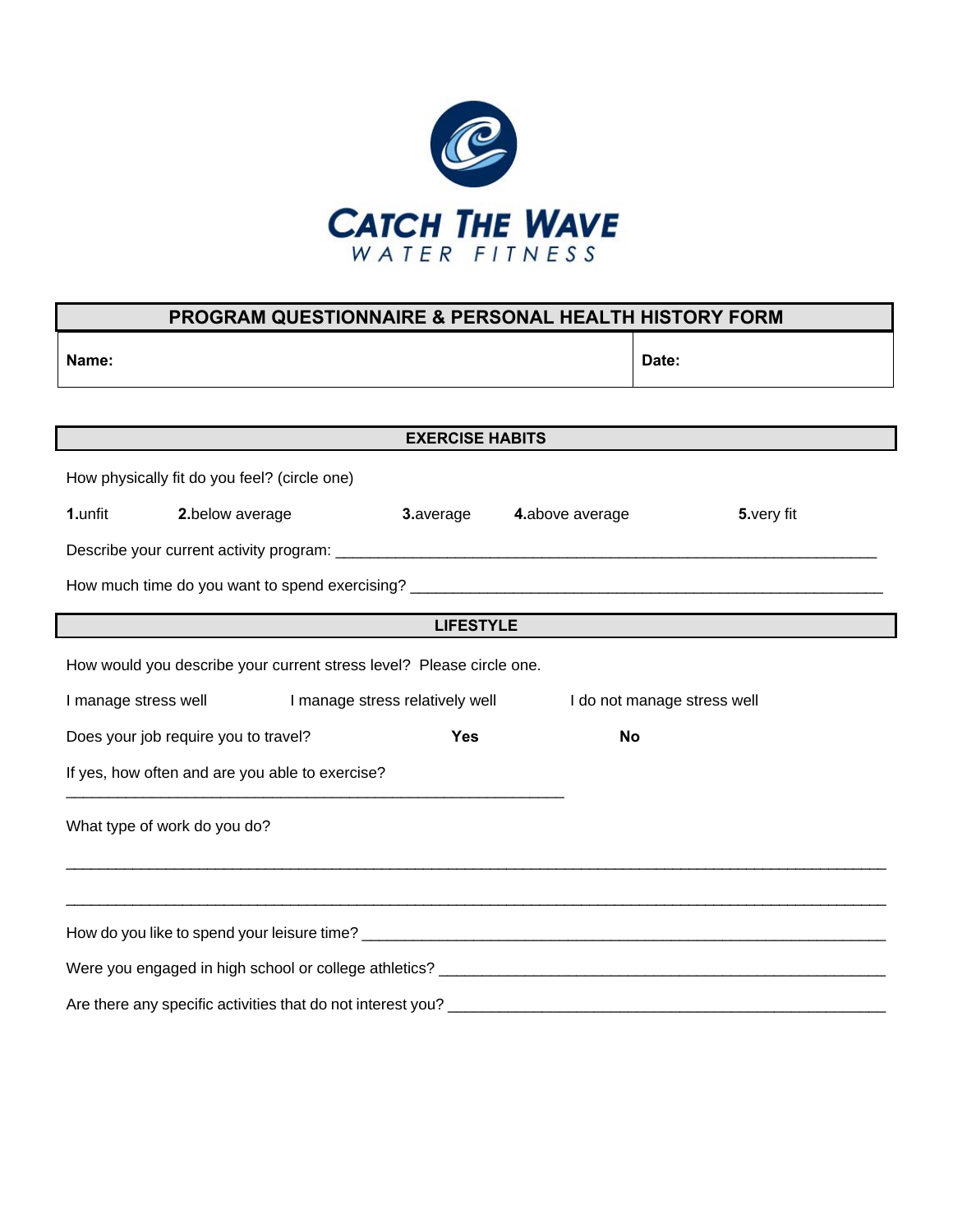| <b>INTERESTS in the water:</b>                                             |                         |                                                                                   |                     |                                                      |          |  |  |  |
|----------------------------------------------------------------------------|-------------------------|-----------------------------------------------------------------------------------|---------------------|------------------------------------------------------|----------|--|--|--|
| Please circle in the box for any activities, which are of interest to you. |                         |                                                                                   |                     |                                                      |          |  |  |  |
| <b>Sports Conditioning</b><br><b>Shallow Water Training</b>                |                         | Deep Water Training                                                               |                     | Aquatic running                                      |          |  |  |  |
| <b>Strength Training</b><br><b>Aquatic Bands</b>                           |                         | <b>Aquatic Running/Cycling</b>                                                    |                     | <b>Martial Arts</b>                                  |          |  |  |  |
| Stretching on Land                                                         |                         | Walking                                                                           | Deep Cuffs Training |                                                      | Swimming |  |  |  |
| <b>Water Walking</b>                                                       |                         | Water Tai Chi & Yoga                                                              | Stretching in Water |                                                      | Other:   |  |  |  |
|                                                                            |                         | Place a check mark beside the fitness/health topic you would like information on: |                     |                                                      |          |  |  |  |
| <b>TOPIC</b><br>V                                                          |                         | $\sqrt{ }$                                                                        | <b>TOPIC</b>        |                                                      |          |  |  |  |
|                                                                            | Aging Well              |                                                                                   |                     | <b>Particular Medical Condition</b>                  |          |  |  |  |
|                                                                            |                         |                                                                                   |                     | Specify:                                             |          |  |  |  |
|                                                                            | <b>Aquatic Step</b>     |                                                                                   |                     | <b>Pre/Post Natal</b>                                |          |  |  |  |
|                                                                            | <b>Back Care</b>        |                                                                                   |                     | Relaxation                                           |          |  |  |  |
|                                                                            | <b>Cross Training</b>   |                                                                                   |                     | Spas                                                 |          |  |  |  |
|                                                                            | Deep Water Training     |                                                                                   |                     | Sports Injuries                                      |          |  |  |  |
|                                                                            | Menopause               |                                                                                   |                     | <b>Sports Training</b>                               |          |  |  |  |
|                                                                            | Mind/Body<br>Motivation |                                                                                   |                     | <b>Strength Training</b><br><b>Stress Management</b> |          |  |  |  |
|                                                                            | Nutrition               |                                                                                   |                     | Weight Management                                    |          |  |  |  |
|                                                                            | Osteoporosis            |                                                                                   |                     | Women's Health Issues                                |          |  |  |  |
|                                                                            | OTHER:                  |                                                                                   |                     |                                                      |          |  |  |  |
|                                                                            |                         |                                                                                   |                     |                                                      |          |  |  |  |

## **PROGRAM QUESTIONNAIRE**

List three short-term GOALS that you would like to achieve with your fitness program

1.

2.

3.

List three long-term GOALS that you would like to achieve with your fitness program

1.

2.

3.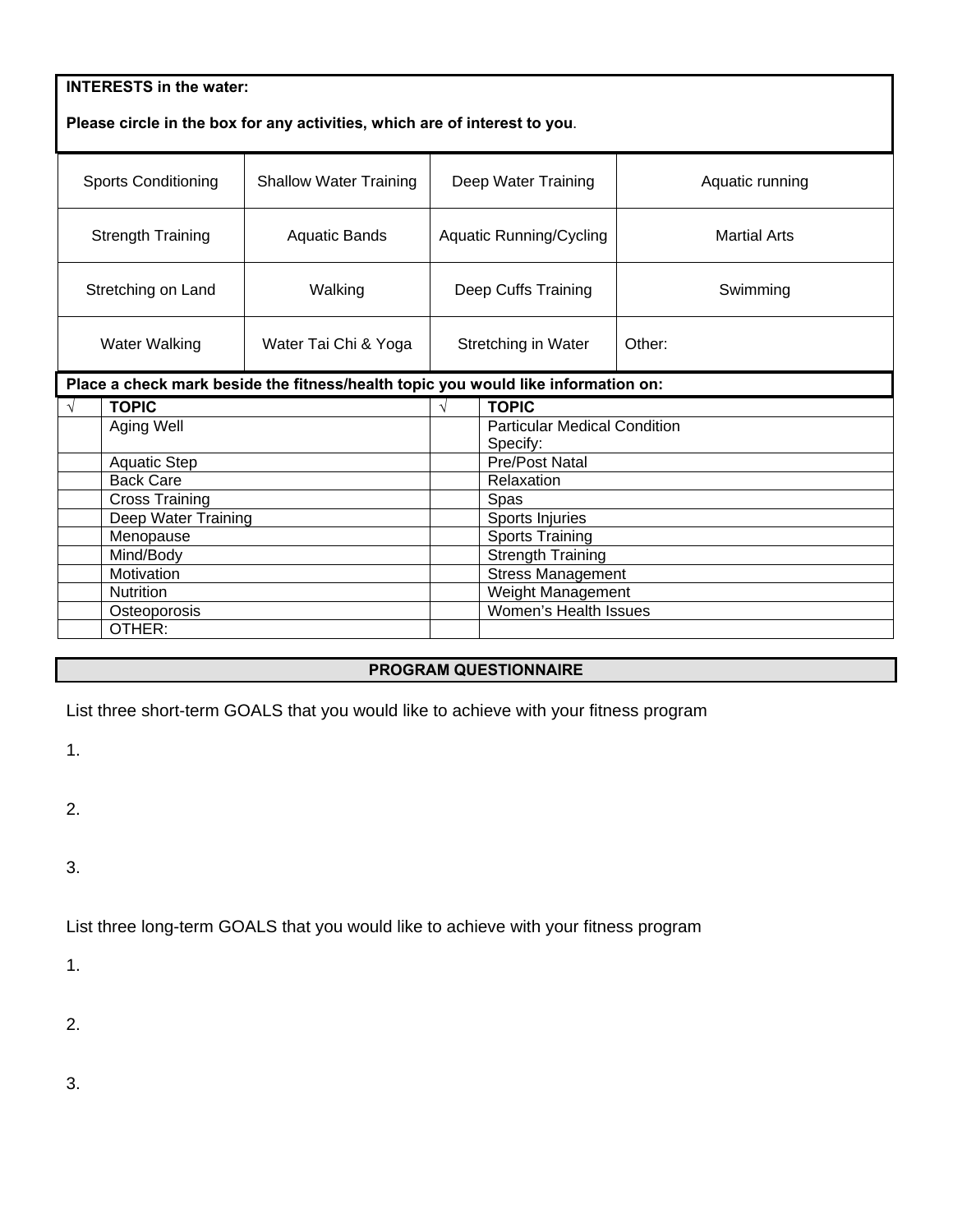What are some OBSTACLES that may get in the way for your program or training success?

How may we overcome those obstacles that get in the way (strategy of change)?

How many days per week are you able to exercise? And for what period of time each day?

| PERSONAL HEALTH HISTORY                                |           |                                                                                                                                  |  |  |
|--------------------------------------------------------|-----------|----------------------------------------------------------------------------------------------------------------------------------|--|--|
| PHYSICAL ACTIVITY READINESS QUESTIONNAIRE (PAR Q FORM) |           |                                                                                                                                  |  |  |
| <b>YES</b>                                             | <b>NO</b> | <b>QUESTION</b>                                                                                                                  |  |  |
|                                                        |           | Has your doctor ever said you have heart trouble?                                                                                |  |  |
|                                                        |           | Do you frequently have pains in your heart and chest?                                                                            |  |  |
|                                                        |           | Do you have pains in your heart and chest while doing physical activity?                                                         |  |  |
|                                                        |           | Do you often feel faint or have spells of severe dizziness?                                                                      |  |  |
|                                                        |           | Has a doctor ever told you that you have a bone or joint problems, such as arthritis, that might be<br>made worse with exercise? |  |  |
|                                                        |           | Is there a good physical reason not mentioned here why you should not follow an activity<br>program even if you want to?         |  |  |
| <b>YES</b>                                             | <b>NO</b> | Are you unaccustomed to vigorous exercise?                                                                                       |  |  |
|                                                        |           | <b>PERSONAL HISTORY</b>                                                                                                          |  |  |
| <b>YES</b>                                             | <b>NO</b> | <b>QUESTION &amp; DESCRIPTION</b>                                                                                                |  |  |
|                                                        |           | Has your doctor ever restricted your physical activity?<br>If yes, describe:                                                     |  |  |
|                                                        |           | Do you have any chronic or serious illness?<br>If yes, describe:                                                                 |  |  |
|                                                        |           | Are you presently taking any medication?<br>Please list type and purpose:                                                        |  |  |
|                                                        |           | Do you have any allergies (including medications)?<br>Please list:                                                               |  |  |
|                                                        |           | Have you been pregnant in the past year?                                                                                         |  |  |